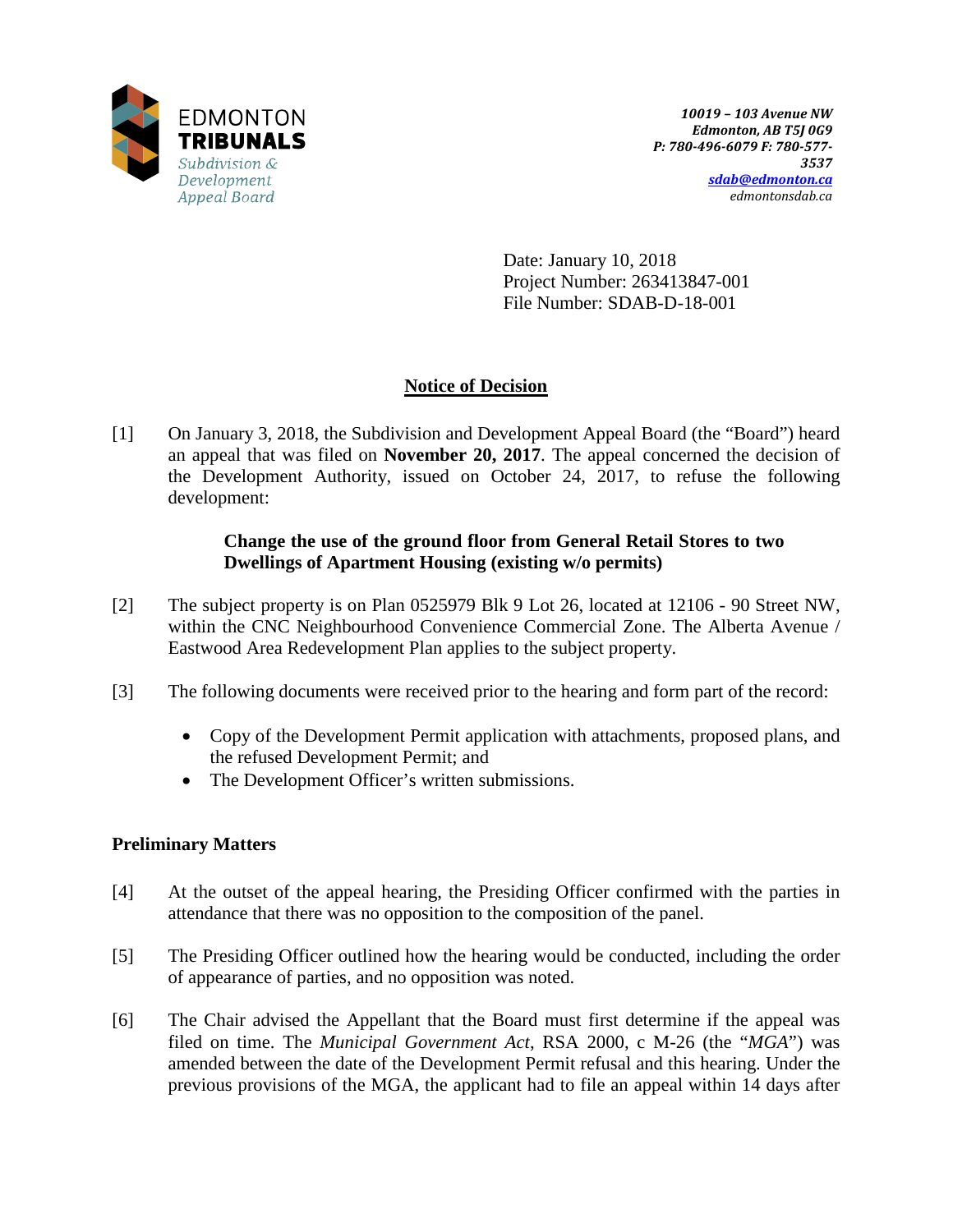the date the applicant was notified of the decision. Under the new Act, the appeal period has been extended to 21 days and begins to run from the date that the decision is made and is given or sent to the applicant.

- [7] The Presiding Officer advised the Appellant, Mr. Grant, that the Board has information that the Development Officer sent the decision of refusal via e-mail on October 24, 2017. The Board is aware that the registered mail containing the hard copy of the refusal was not received until November 9, 2017.
- [8] The Appellant advised that he has had computer issues for some time and did not see the e-mail until after the notification of a registered letter was left at the subject property at the beginning of November. He did not pick up the registered letter until November 9, 2017, because it was inconvenient to do so and because he has had serious, on-going medical conditions. He confirmed that his e-mail is working again.
- [9] The Appellant provided his e-mail address to the Development Officer because he was asked for it; the Development Officer did not ask if his computer was working. The Appellant confirmed he had had no other e-mail correspondence with the Development Officer during the course of this application.
- [10] The Appellant provided all required documents and drawings during consultation meetings he had with various Development Officers and building inspectors. Safety and fire issues and building code requirements were reviewed and noted in red on his drawings. He got the impression that everything was good to go; therefore, he paid his \$500.00 application fee.
- [11] Shortly after paying this fee, he was contacted by Mr. N. Shah, a Development Officer, who advised him that the application was going to be automatically refused but no reasons were provided at that time. He had a meeting with Mr. Shah on October 8, 2017. At that meeting, the Development Officer's verbal reasons for refusal were quite different than those on the written document.

## **Decision of Preliminary Matter**

[12] The appeal was filed out of time so the Board has no jurisdiction to hear the matter.

#### **Reasons for Decision**

[13] The first issue on this appeal is whether the Appellant had filed his appeal within the time limit stipulated by the *Municipal Government Act*. This decision of the Development Officer was made on October 24, 2017. At that time, Section 686(1)(a) of the MGA read as follows: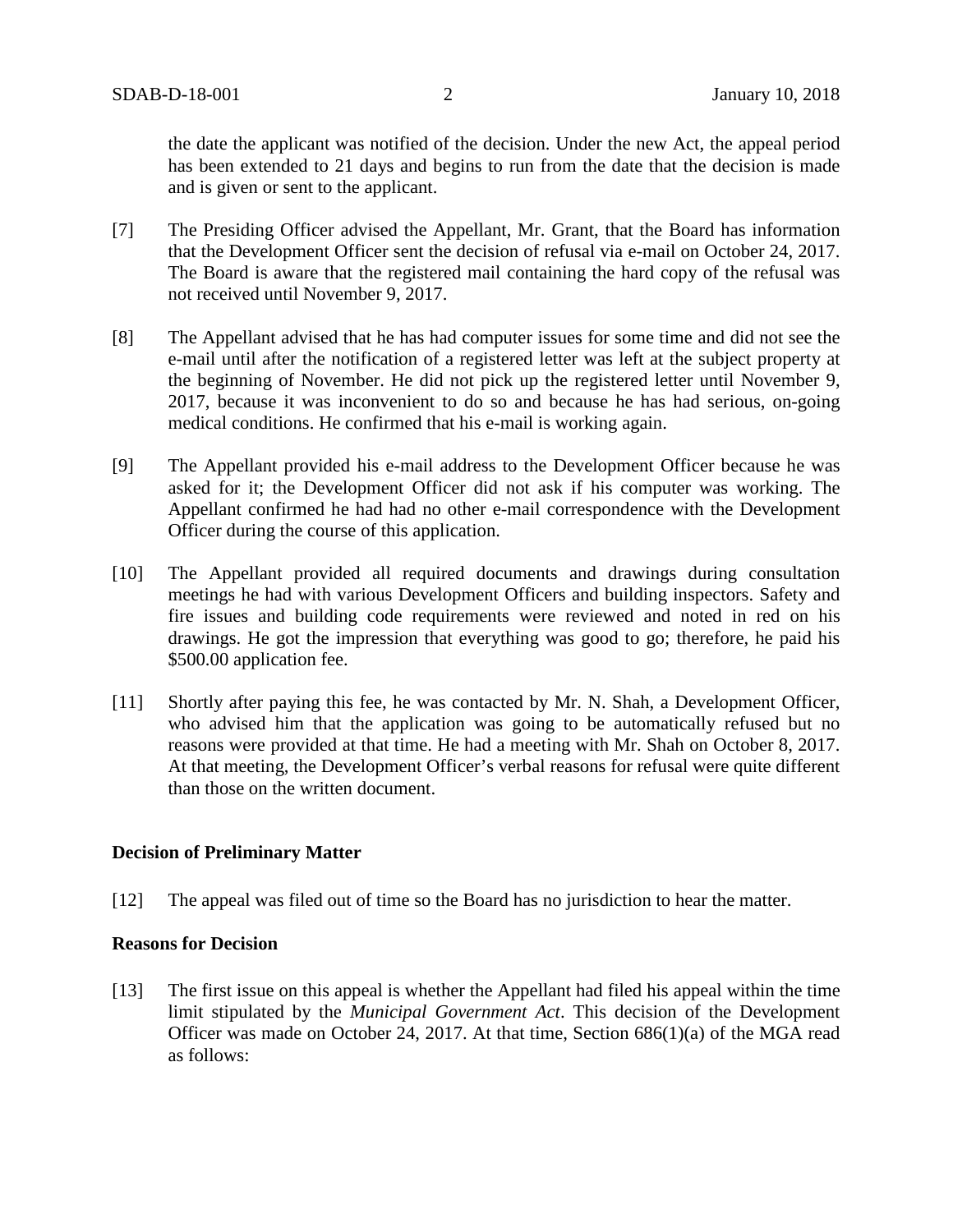686(1) A development appeal to a subdivision and development appeal board is commenced by filing a notice of the appeal, containing reasons, with the board within 14 days,

- (a) in the case of an appeal made by a person referred to in section 685(1), after
	- (i) the date on which the person is notified of the order or decision or the issuance of the development permit.
- [14] On Oct 24, 2017, the Development Officer sent an e-mail to the Appellant notifying him that his application had been refused and included a copy of the decision. A copy of the decision was also sent by registered mail.
- [15] On Oct 26, 2017, an amendment was made to Section 686(1)(a)*.* The new provision reads as follows:

686(1) A development appeal to a subdivision and development appeal board is commenced by filing a notice of the appeal, containing reasons, with the board

(a) in the case of an appeal made by a person referred to in section  $685(1)$ 

(i) with respect to an application for a development permit,

- (A) within 21 days after the date on which the decision is made under section 642.
- [16] Section 642(3) was also amended. Previously it read:

642(3) A decision of a development authority on an application for a development permit must be in writing, and a copy of it must be given to the applicant.

[17] The new section reads as follows:

642(3) A decision of a development authority on an application for a development permit must be in writing, and a copy of the decision, together with a written notice specifying the date on which the decision was made and containing any other information required by the regulations, must be given or sent to the applicant on the same day the decision is made.

[18] The essence of the changes is that the limitation period under the new legislation begins to run from the date that the decision is made under Section 642 rather than from the date that the applicant is notified of the decision. Also, the new legislation provides a 21-day appeal period as opposed to a 14-day appeal period. The Board is of the opinion that the new provisions of the MGA apply to this situation.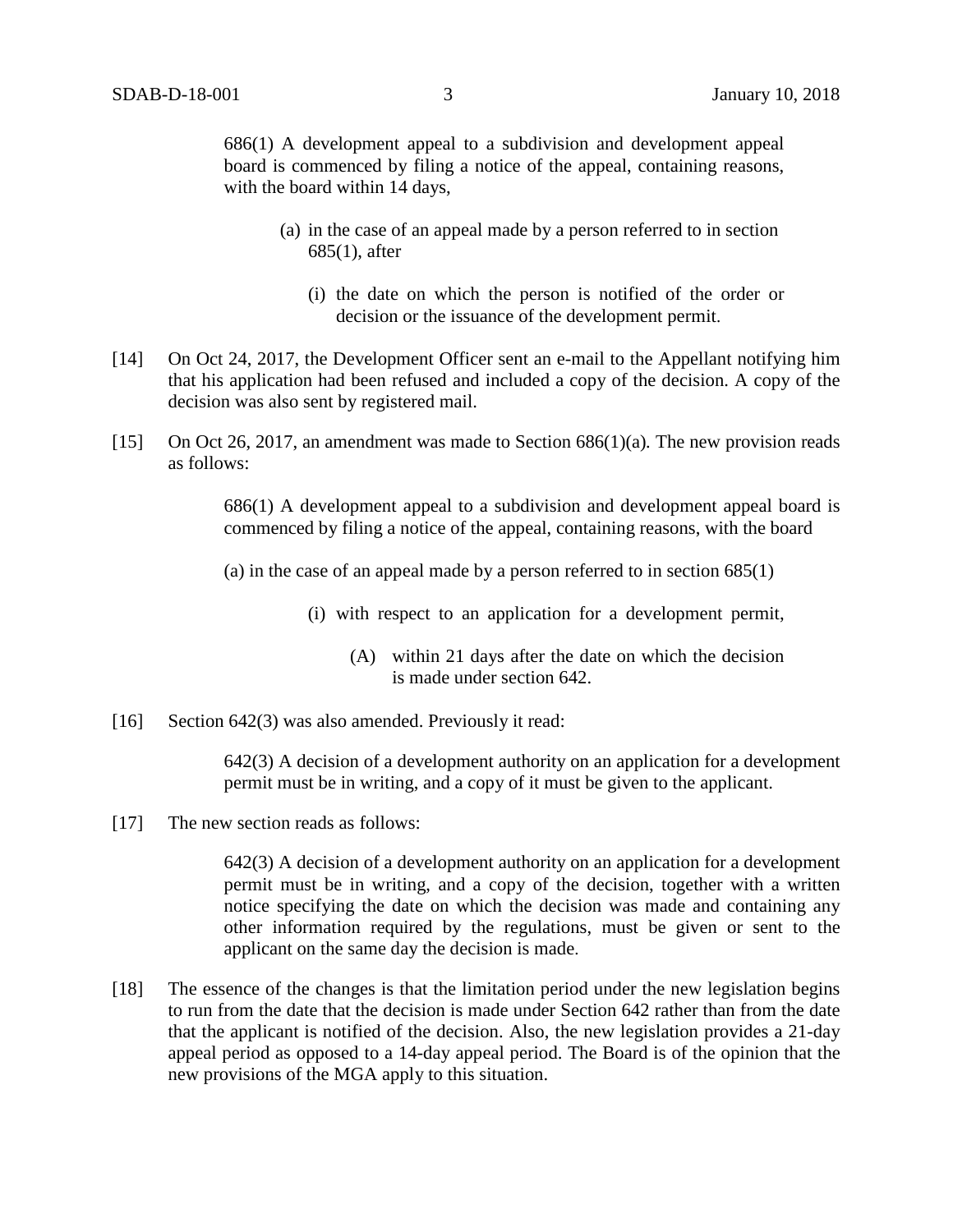- [19] The Board is also of the opinion that the Development Officer complied with the provisions of Section 642(3). The e-mail sent by the Development Officer on October 24, 2017, complies with Section 642(3) in that all of the relevant information and a copy of the decision were sent to the Appellant on the same day the decision was made.
- [20] There is nothing in Section  $686(1)(a)(i)(A)$  to suggest that the applicant must actually receive a copy of the decision before the 21-day limitation period begins to run. Rather, the appeal period begins to run on the date on which the decision is made under Section 642.
- [21] The Appellant advised the Board that his computer was not working on October 24, 2017, and so he did not receive any notice of the decision until November 9, 2017, when he picked up the registered mail. The Board is of the view that when the Appellant actually received the e-mail or the registered mail is immaterial because the provisions of the MGA, as amended, specifically change the date when the appeal period starts to run from the date the applicant is notified of the decision to the date when the decision is given or sent to the applicant.
- [22] The Board concludes that the 21-day appeal period in this case began to run on October 24, 2017, the day the e-mail was sent. The appeal period, therefore, expired on November 14. The appeal was not filed until November 20, 2017. Accordingly, the Board does not have jurisdiction to hear the appeal.

Mr. M. Young, Presiding Officer Subdivision and Development Appeal Board

Board Members in Attendance Mr. B. Gibson; Ms. N. Hack; Mr. A. Nagy; Mr. L., Pratt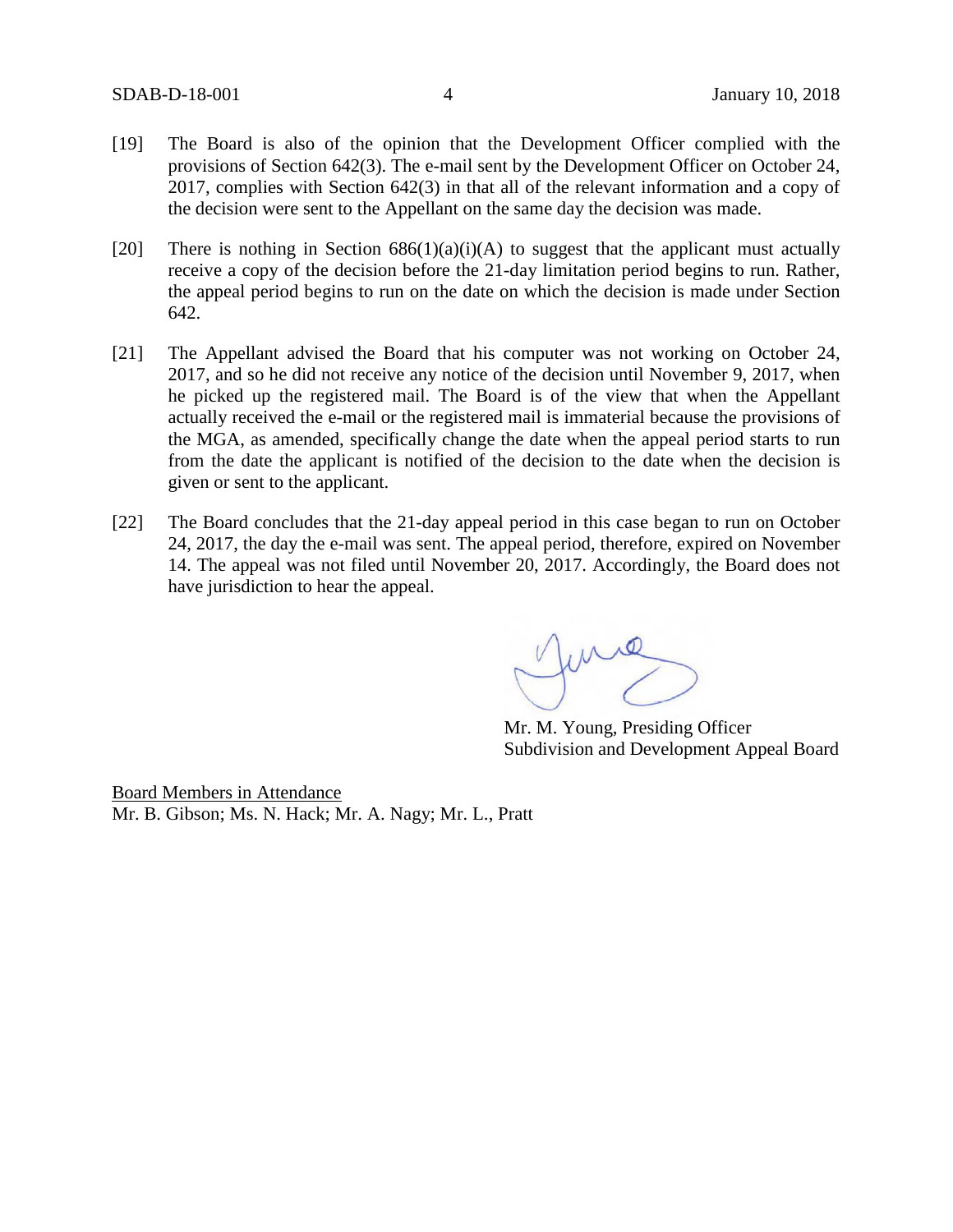## **Important Information for the Applicant/Appellant**

- 1. This decision may be appealed to the Alberta Court of Appeal on a question of law or jurisdiction under Section 688 of the *Municipal Government Act*, RSA 2000, c M-26. If the Subdivision and Development Appeal Board is served with notice of an application for leave to appeal its decision, such notice shall operate to suspend the Development Permit.
- 2. When a decision on a Development Permit application has been rendered by the Subdivision and Development Appeal Board, the enforcement of that decision is carried out by the Sustainable Development Department, located on the 2nd Floor, Edmonton Tower, 10111 – 104 Avenue NW, Edmonton, AB T5J 0J4.

*NOTE: The City of Edmonton does not conduct independent environmental checks of land within the City. If you are concerned about the stability of this property for any purpose, you should conduct your own tests and reviews. The City of Edmonton, when issuing a development permit, makes no representations and offers no warranties as to the suitability of the property for any purpose or as to the presence or absence of any environmental contaminants on the property.*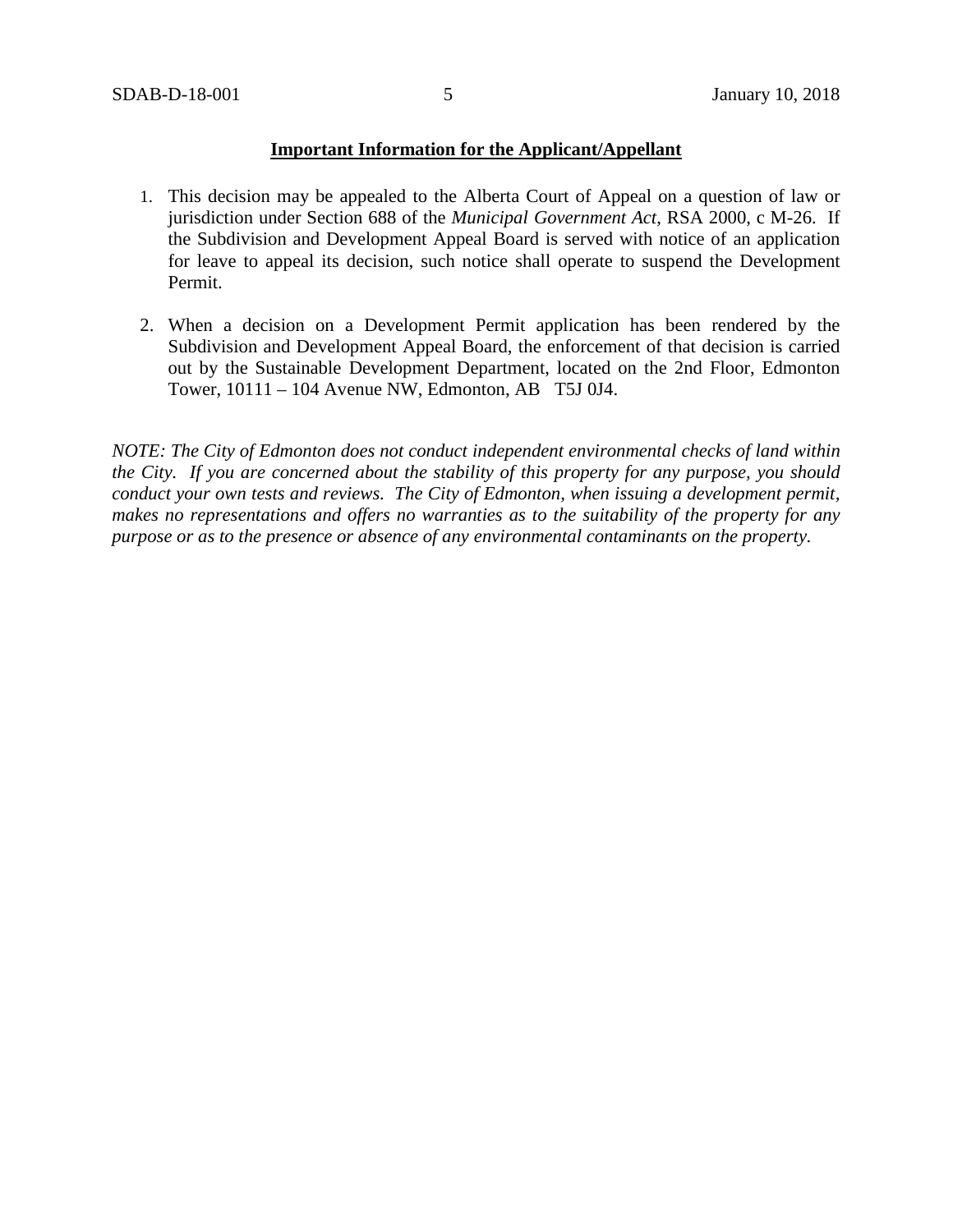

Date: January 10, 2018 Project Number: 233805217-001 File Number: SDAB-D-18-002

# **Notice of Decision**

[1] On January 3, 2018, the Subdivision and Development Appeal Board (the "Board") heard an appeal that was filed on **December 4, 2017**. The appeal concerned the decision of the Development Authority, issued on November 20, 2017, to refuse the following development:

## **Construct a Semi-Detached House with front verandas**

- [2] The subject property is on Plan 2463AE Blk 5 Lot 8, located at 12070 94 Street NW, within the RF3 Small Scale Infill Development Zone. The Mature Neighbourhood Overlay and Alberta Avenue / Eastwood Area Redevelopment Plan apply to the subject property.
- [3] The following documents were received prior to the hearing and form part of the record:
	- Copy of the Development Permit application with attachments, proposed plans, and the refused Development Permit; and
	- The Development Officer's written submissions.
- [4] The following exhibits were presented during the hearing and form part of the record:
	- Exhibit  $A PowerPoint$  submission

## **Preliminary Matters**

- [5] At the outset of the appeal hearing, the Presiding Officer confirmed with the parties in attendance that there was no opposition to the composition of the panel.
- [6] The Presiding Officer outlined how the hearing would be conducted, including the order of appearance of parties, and no opposition was noted.
- [7] The appeal was filed on time, in accordance with Section 686 of the *Municipal Government Act*, RSA 2000, c M-26 (the "*Municipal Government Act*").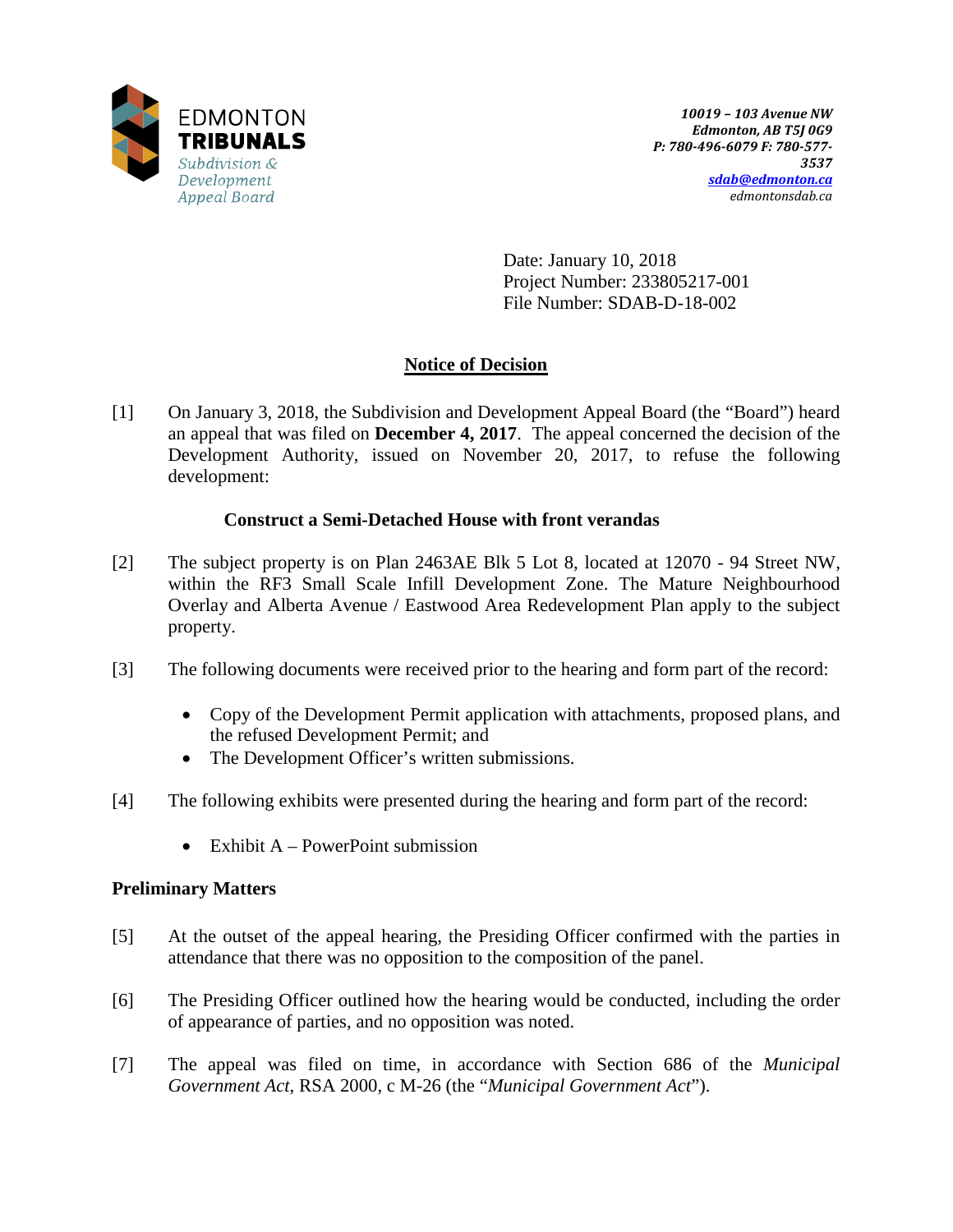#### **Summary of Hearing**

- *i) Position of the Appellant, Vida Nova Homes Ltd.*
- [8] The Appellant was represented by Mr. T. Fernandes. He submitted a presentation, marked Exhibit A. Mr. Fernandes is very familiar with this area. He has built a number of similar developments nearby and has lived in one of these units for the past five years.
- [9] In order to meet the minimum required Site Area of 442.20 square metres, a 33-foot wide lot would have to be at least 140 feet long. The majority of the 33-foot wide lots in this area are between 120 and 130 feet long. Only eight to 10 percent of the 33-foot wide lots would be able to meet the minimum required Site Area.
- [10] Seven other front to back Semi-detached houses within a 200-metre radius of the subject property are currently under construction or are proposed to start in the spring. A map was displayed showing the exact location of these developments, none of which would meet the minimum required Site Area.
- [11] While the minimum required width of the lot is deficient by 1.2 metres, all other requirements such as setbacks, separation spaces, parking, outdoor amenity areas and site coverage have been met. The rear yard is 20 feet rather than the standard 10 feet.
- [12] The width of the house has been adjusted to ensure that the side setbacks are complied with. The slightly narrower width of the proposed development would not be apparent unless a person used a tape measure to compare it to similar developments in the area. He showed interior and exterior plans of the standard size home and the slightly narrower version to show there is no visual difference.
- [13] When Mr. Fernandes purchased the subject lot in 2013, it was his intention to also purchase the narrow strip of property immediately to the north which is currently designated as AP Parkland. When he pursued this, he was unable to purchase the property as it is not owned by the City at that time.
- [14] The Appellant takes pride in constructing quality, modern homes. All of the homes he has constructed in this area have been purchased by young couples or families with young children. The completed front to back developments generate a 300 to 400 percent tax increase to the City.
- [15] When his original development permit application was refused in 2016, he consulted with as many neighbours as possible and the reaction from everyone that opened their door was positive. He confirmed to the Board that neighbours were provided with complete details of his proposed development, including the required variances. A map and petition were submitted showing the neighbours who had provided their support.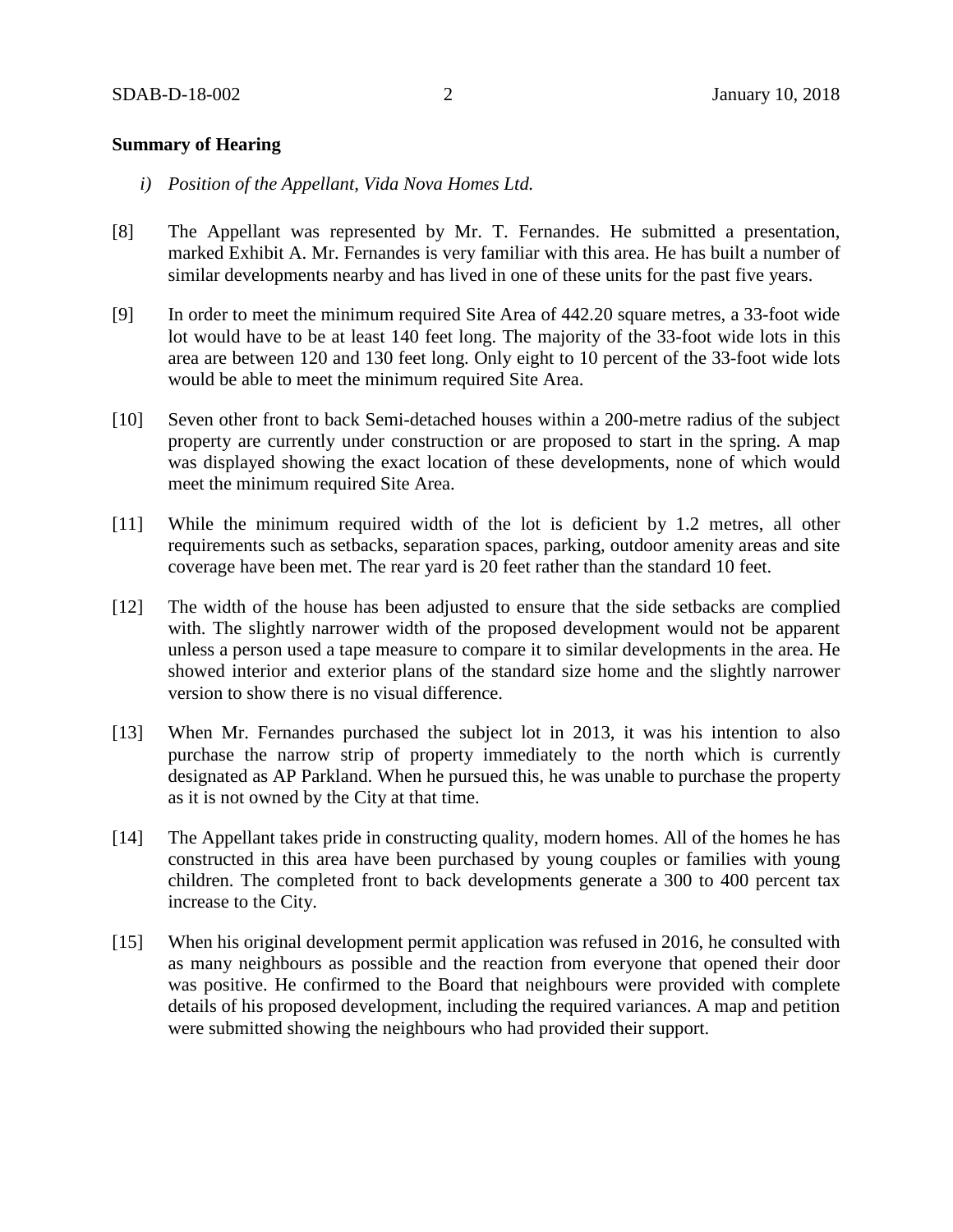- [16] The Appellant showed the Board photos of the lot in question, including the illegal structure a previous owner had put on it. The lot is currently empty with a dilapidated garage at the rear.
	- *ii) Position of the Development Officer, Mr. Yeung*
- [17] The Development Officer did not attend the hearing and the Board proceeded on the basis of his written submission.

### **Decision**

- [18] The appeal is ALLOWED and the decision of the Development Authority is REVOKED. The development is GRANTED as applied for to the Development Authority, subject to the following CONDITIONS:
	- 1. Within 14 days of the end of the notification period with no appeal and prior to any demolition or construction activity the applicant must post on-site a development permit notification sign (Section 20.5).
	- 2. The development shall be constructed in accordance with the stamped and approved drawings.
	- 3. The maximum Height shall not exceed 8.9 metres, in accordance with Section 52 of the *Edmonton Zoning Bylaw 12800.*
	- 4. Platform Structures located within a Rear Yard or interior Side Yard, and greater than 1.0 metres above the finished ground level, excluding any artificial embankment, shall provide Privacy Screening to prevent visual intrusion into Abutting properties (Reference Section 814.3.9).
	- 5. Semi-detached Housing requires 1 parking space per Dwelling; parking may be in tandem as defined in Section 6.1.112 (Reference Schedule 1(A) of Section 54.2).
	- 6. For Semi-detached Housing, a minimum Private Outdoor Amenity Area shall be designated on the Site plan. Neither the width nor length of the Private Outdoor Amenity Area shall be less than 4.0 metres. The Private Outdoor Amenity Area may be located within any Yard, other than a Front Yard, and shall be permanently retained as open space, unencumbered by an Accessory Building or future additions (Reference Section 47).
	- 7. Landscaping shall be installed and maintained in accordance with Section 55.
	- 8. Frosted or opaque glass treatment shall be used on windows as indicated on the drawings to minimize overlook into adjacent properties (Reference Section 814.3.8).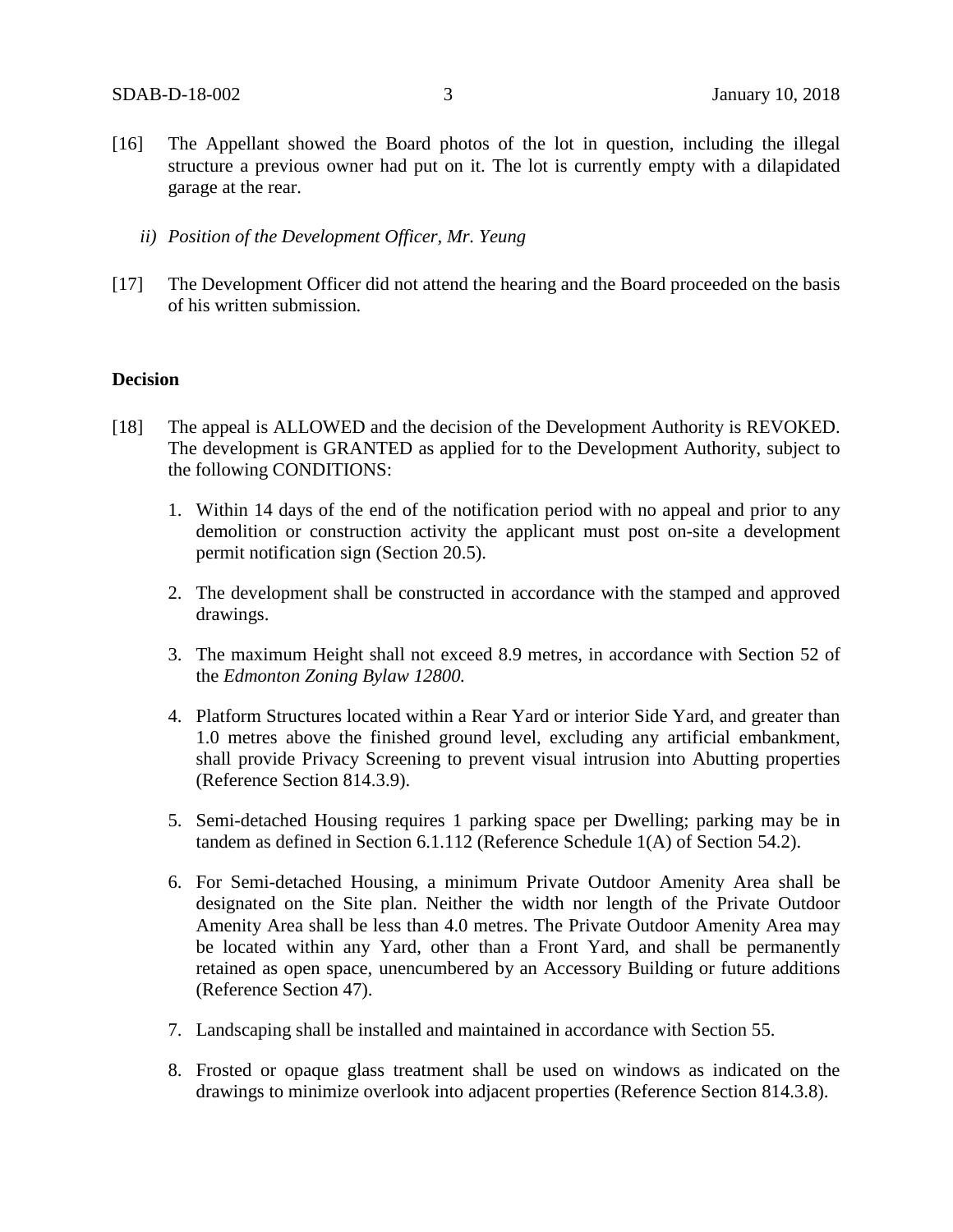#### ADVISEMENTS:

- 1. Any future deck development greater than 0.6 metres (2 feet) in height will require development and building permit approvals.
- 2. Any future deck enclosure or cover requires a separate development and building permit approval.
- 3. Any future basement development requires development and building permit approvals.
- 4. Note that Secondary Suite Use Class does not include Semi-detached Housing.
- 5. The driveway access must maintain a minimum clearance of 1.5 metres from the service pedestal and all other surface utilities.
- 6. Lot grades must match the *Edmonton Drainage Bylaw 16200* and/or comply with the Engineered approved lot grading plans for the area. Contact Drainage Services at 780-496-5576 or lot.grading @edmonton.ca for lot grading inspection inquiries.
- [19] In granting the development, the following variances to the *Edmonton Zoning Bylaw* are allowed:
	- 1. The minimum required Site Area of 442.20 square metres pursuant to Section 140.4(3)(a) is varied to allow a deficiency of 105.79 square metres, thereby decreasing the minimum required to 336.41 square metres.
	- 2. The minimum required Site Width of 10.0 metres pursuant to Section 140.4(3)(b) is varied to allow a deficiency of 1.2 metres, thereby decreasing the minimum required to 8.8 metres.

#### **Reasons for Decision**

- [20] Semi-detached Housing is a Permitted Use in the RF3 Small Scale Infill Development Zone.
- [21] The Development Permit was refused by the Development Officer because the following sections of the *Edmonton Zoning Bylaw* are not met:
	- 1. Section 140.4(3)(a) requires a Site Area of 442.2 square metres but this Site Area is only 336.41 square meters.
	- 2. Section 140.4(3)(b) requires a minimum Site width of 10 metres but this site only has a width of 8.8 metres.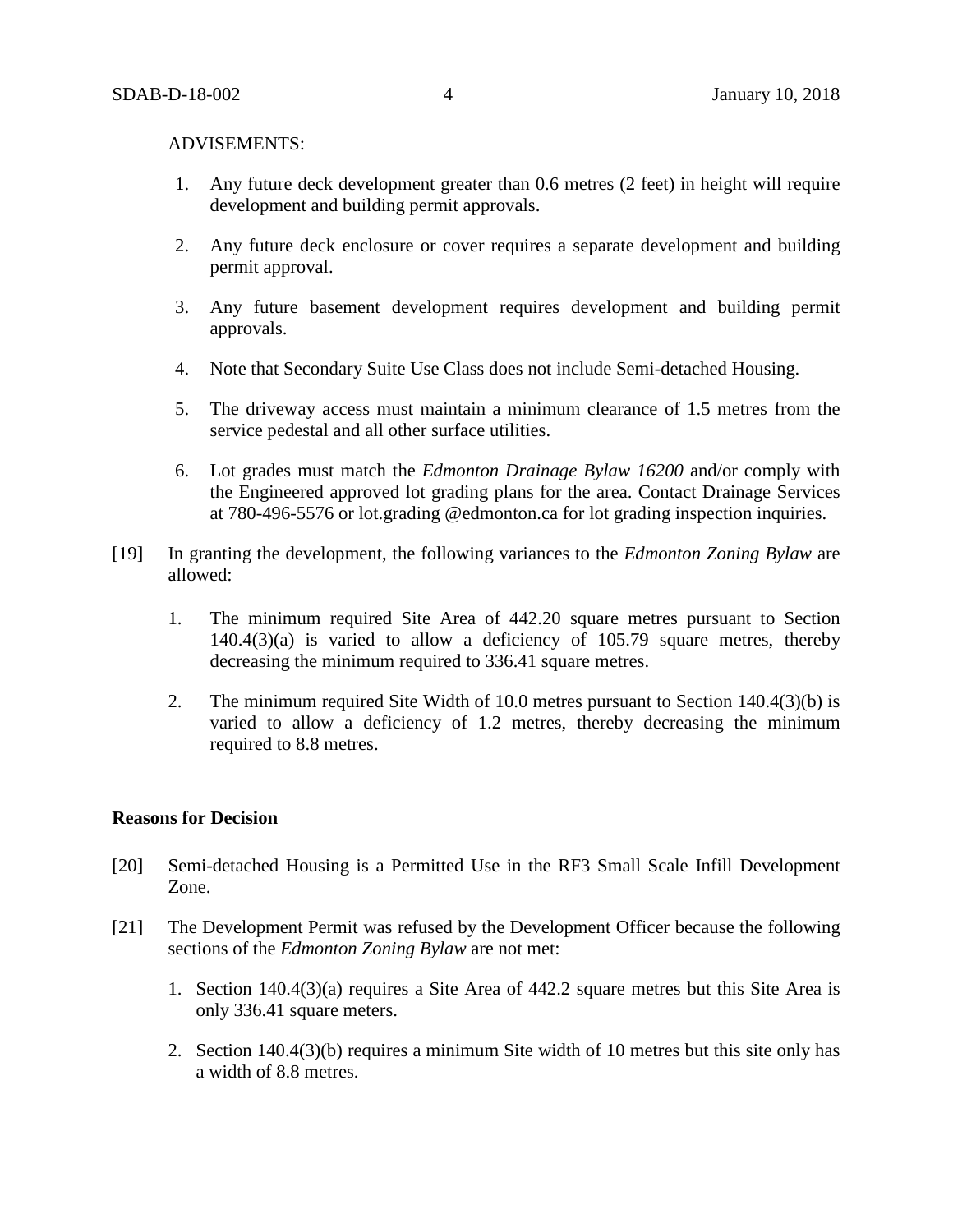- [22] In his written submission, the Development Officer noted that the Alberta Avenue / Eastwood Area Redevelopment Plan contains the following statements:
	- 1. Very little redevelopment has occurred in the Alberta Avenue portion of the N.I.P. area because the smaller lots sizes (33 feet x 125 feet) have made it uneconomical to redevelop. With the average lot size being 4,125 square feet, a developer would have to purchase 2 lots to meet the 7,000 square foot minimum lot size requirement for a duplex (p. 29).
	- 2. The Planning Department recognizes a need to allow some duplex development in the area. Duplex development can help replace deteriorated housing that is beyond repair. Since Duplexes are a type of family housing, they can increase the child population in the area and thus help increase or stabilize school enrollment which are declining in most inner city neighbourhoods. It would, therefore, be desirable to encourage some Duplex development in Alberta Avenue/Eastwood where existing housing is in poor condition while still retaining good single family housing stock (p. 30).
- [23] Accordingly, this type of development is encouraged in this neighborhood. Nevertheless, the Development Officer felt that the variances required in this case should not be granted.
- [24] The Board disagrees with this conclusion. Although two variances are required, the Board notes that this Site complies with all the other requirements of the zoning regulations including those requirements relating to Amenity Areas, Setbacks, locational requirements, parking, Site Coverage and the Mature Neighbourhood Overlay regulations.
- [25] Further, the Site immediately to the north, which is zoned AP Public Parks, is a very narrow Site which is unlikely to see any future development. Accordingly the impact of the variances on that Site will be non-existent.
- [26] As well, several of the neighbours in the immediate area, including the one immediately to the south, have indicated that they have no opposition to the proposed development.
- [27] No one appeared at the hearing to voice any objection to the development and no written submissions were received by the Board indicating any objection to the development.
- [28] As well, there was a petition submitted to the Board, which the Appellant conducted during the 2016 application, indicating that 10 neighbours in the neighbourhood had no objection to the development.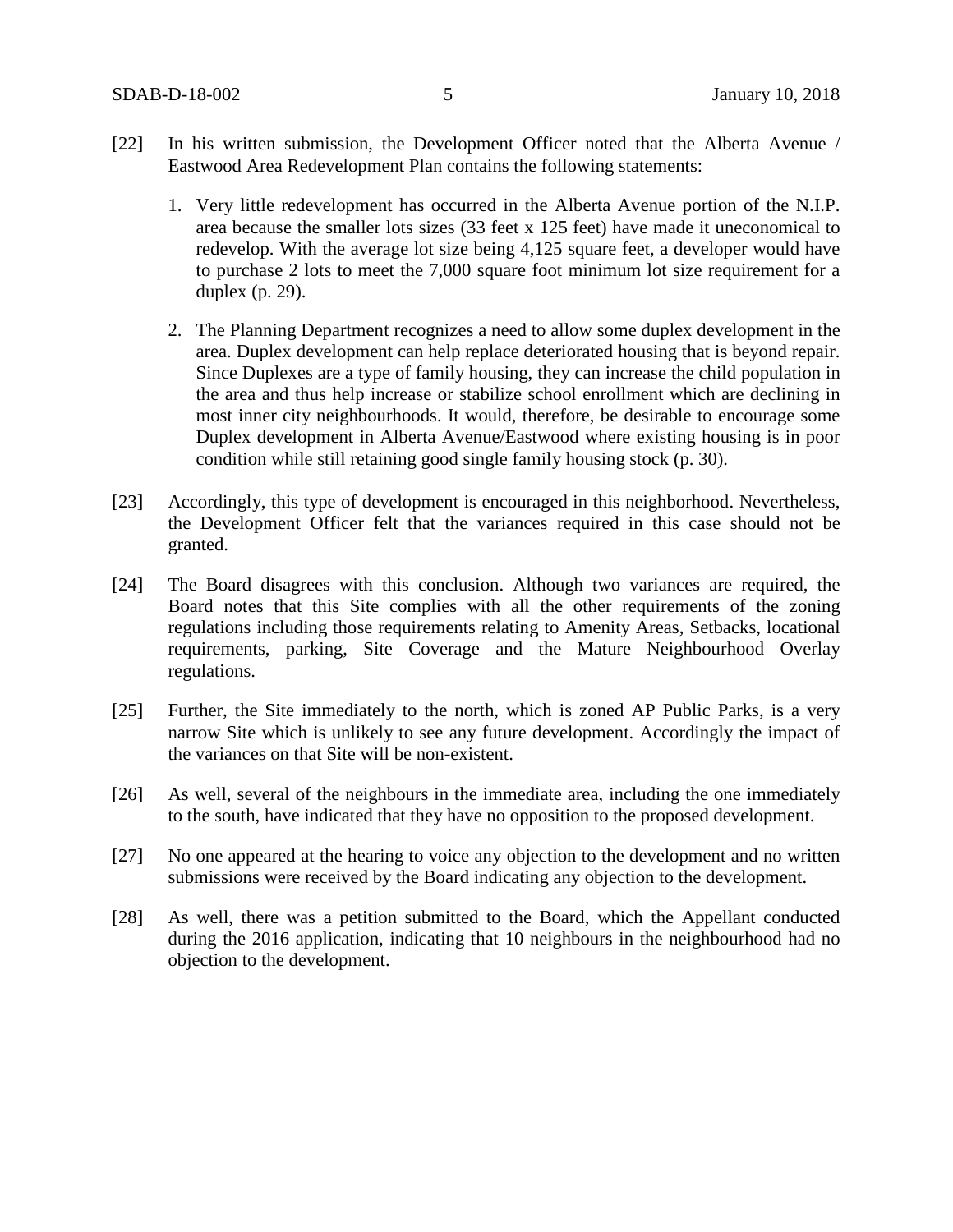[29] The Board finds that the proposed development with variances granted and conditions imposed will not unduly interfere with the amenities of the neighbourhood nor materially interfere with or affect the use, enjoyment or value of neighbouring parcels of land.

me

Mr. M. Young, Presiding Officer Subdivision and Development Appeal Board

Board Members in Attendance Mr. B. Gibson; Ms. N. Hack; Mr. A. Nagy; Mr. L. Pratt